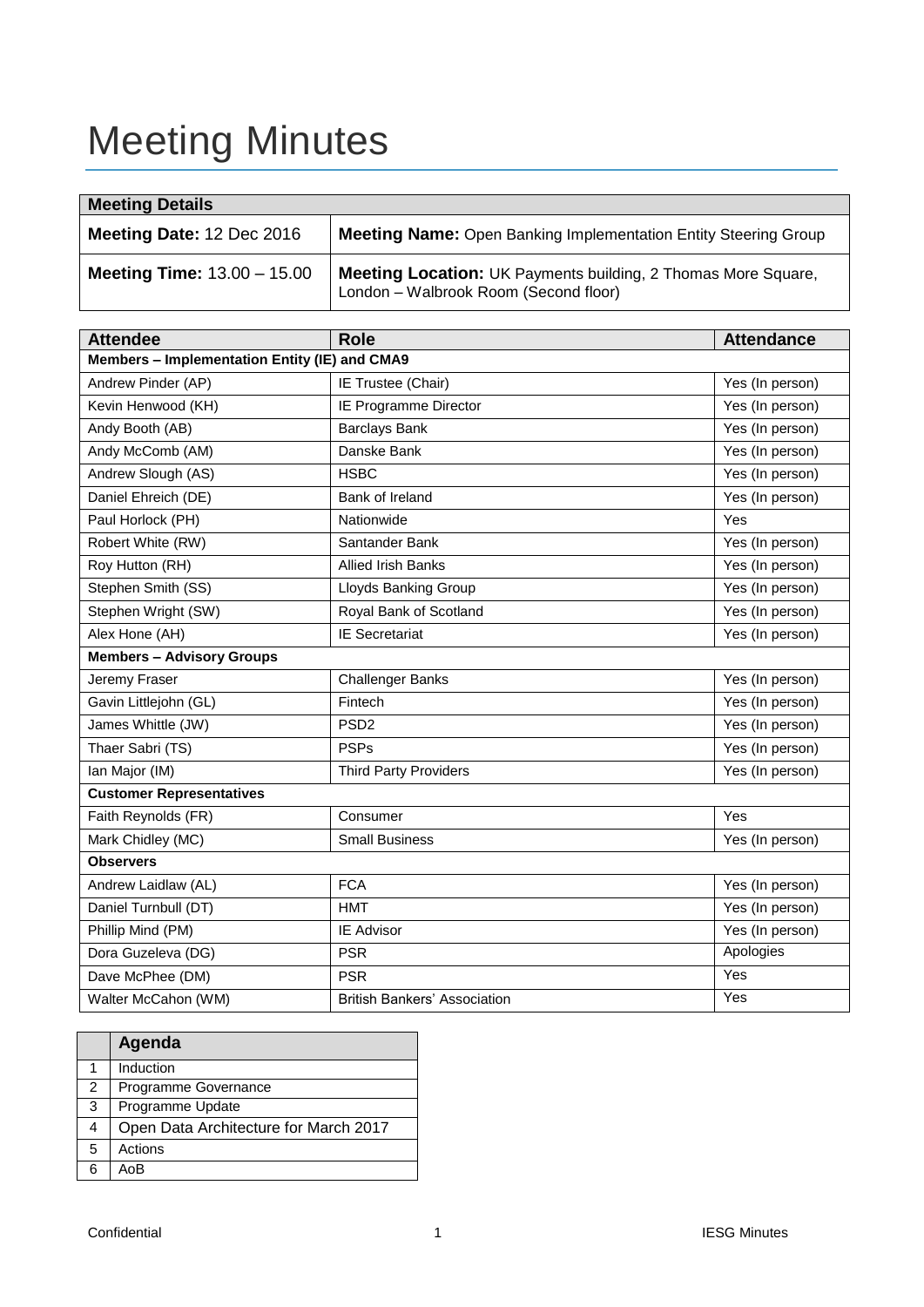#### **Agenda item 1** – Programme Governance

AP opened the meeting and explained the purpose of this meeting was to discuss the programme governance and agree ways of working at this meeting. The purpose of this group is to assist the banks with the implementation of the CMA remedies as set out in the order, based on the knowledge and collaboration of the group. It was noted that where a decision is required, it will be made based on competition and fairness to the customer.

- TS stated that Advisory Group representatives prefer the term 'Stakeholder Group' as advisory does not indicate the equal involvement and oversight in development and delivery of the APIs. AP reiterated that all opinions are equally valued and considered as part of the decision making process. **ACTION\_SG007:** Name of Advisory Group to be updated to Stakeholder Group and referenced as such in all relevant documentation and programme artefacts.
- MC raised the point regarding levels of governance and the membership for decision making at Programme Management Group (PMG). KH confirmed that the PMG is in place to fulfil the needs of running the design and delivery of the programme and to manage progress against plan. Although Stakeholder Group attendance is not required at PMG, it was agreed to ensure full transparency of decision making and issue management convening of a regular review meeting, so that the Trustee can confirm the status is a true reflection of the programme at this meeting. **ACTION\_SG008:**  Implementation Trustee Independent Review meeting to be convened chaired by the trustee and starting in January.
- FR queried the voting rights of the two Customer Representatives at IESG having previously been informed that the Stakeholder Representatives would have voting rights but the Customer Representatives would not. AP explained that there would be no voting on the Steering Committee and that everyone's voice would be treated equally by him in his role as Trustee and ultimate decision-maker. **ACTION\_SG009:** Implementation Trustee to meet with FR to discuss approach for the programme governance and decision making.
- The topic of PSD2 and alignment to the Open Banking delivery was discussed and it was noted by the group that the primary objective of the programme is the delivery of the CMA remedies and that the IESG had committed to delivering a PSD2 compliant solution for Jan 2018. This alignment will be based on consideration of customer outcome and competitive value, plus do-ability and feasibility within the programme time-scales.
- Concurrent of Read / Write and PSD2 is the intent of the programme and this delivery should be in the spirit of the remedies rather than to the letter, so that this does not hinder the implementation of a more effective customer and small businesses outcome. AP responded by stating that where a technical decision is made and this has a potential impact on wider industry initiatives, the conclusion will be presented and logic to support the decision making will be clearly set out.
- It was noted that as a result of any potential alignment of PSD2 consideration will need to be given to the design of the future of the Operation Governance Body entity proposition and its position in industry, and relationship with regulators. The design of the operational governance body has been initated and proposals will be presented to this group for review.
- Lastly the group discussed programme decision making process and in particular the Open Data architecture decision based on "Option 3", it was discussed and noted the solution was decided on using the principle drivers of the best customer outcome and one that will create completion and fairness through innovation. **DECISION\_SG001:** Open Data architecture decision based on "Option 3" accepted.

### **Agenda item 2** – Programme Update

KH provided a verbal update on the programme status:

- Firstly the Open Data Mar 2017 delivery is on track. Mobilisation activities are well underway to secure an implementation date for the Jan 2018 deliverable (Read / Write).
- Working Groups are up and running for the more advanced workstreams. SMEs are being informally collaborating on the solution design for the March 2017 deliverable, and the thinking that will form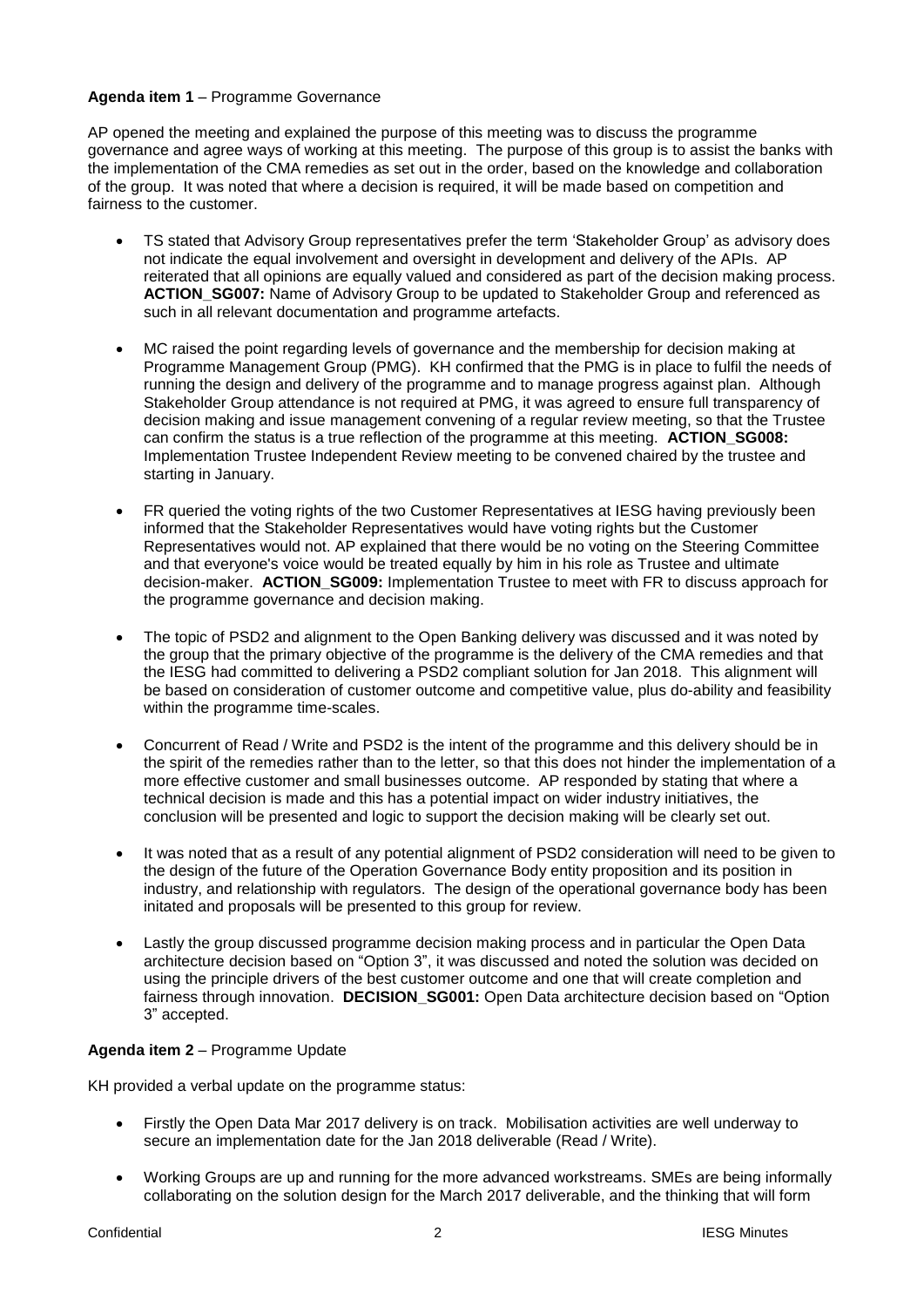the basis of the 2018 design; the two papers (Counter Fraud Campaign and Registration Solution Recommendation) will be presented at the next meeting on 18<sup>th</sup> January 2017.

#### **Agenda item 3** – Open Data Architecture for March 2017

Due to limited time limited time, this was not covered and was agreed to be reviewed and discussed outside of the meeting.

#### **Agenda item 4** – Programme Issues & Risks

Due to limited time, the issues and risks were not reviewed in detail but reference was made to CMA 9 detailed plans being required to provide formal confirmation to the CMA on the programme's ability to meet the Read / Write milestone deadlines.

#### **Agenda item 5** – Open Actions

All previous actions were noted as closed.